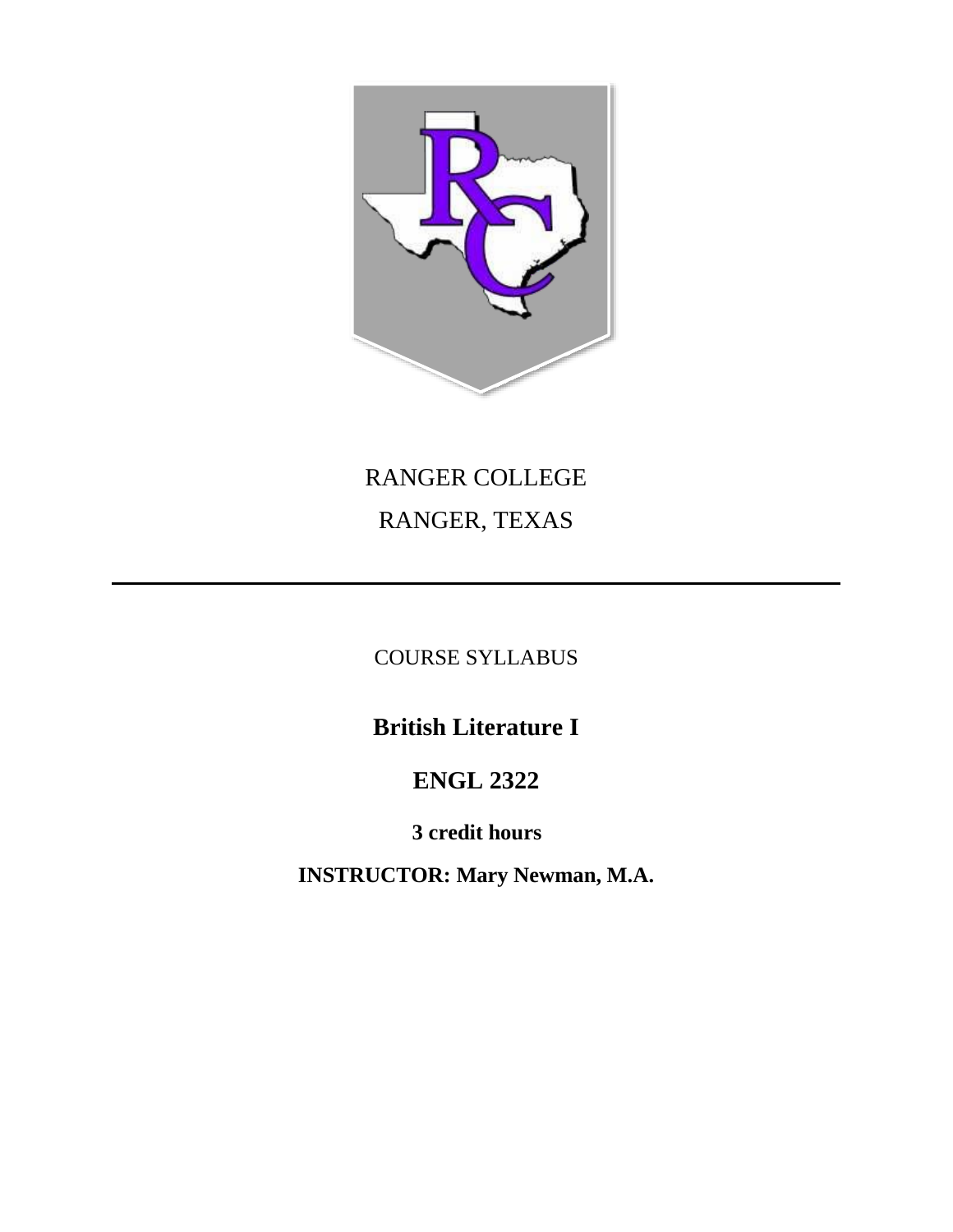|                | <b>INSTRUCTOR:</b> Mary Newman, M.A. |
|----------------|--------------------------------------|
| EMAIL:         | mnewman@rangercollege.edu            |
| <b>OFFICE:</b> |                                      |
| <b>HOURS:</b>  | by appointment                       |

### **I. Texas Core Curriculum Statement of Purpose**

Through the Texas Core Curriculum, students will gain a foundation of knowledge of human cultures and the physical and natural world, develop principles of personal and social responsibility for living in a diverse world, and advance intellectual and practical skills that are essential for all learning.

### **II. Course Description**

A survey of the development of British literature from the Anglo-Saxon period to the Eighteenth Century. Students will study works of prose, poetry, drama, and fiction in relation to their historical, linguistic, and cultural contexts. Texts will be selected from a diverse group of authors and traditions.

### **III. Required Background or Prerequisite**

Prerequisite: English 1301

#### **IV. Required Textbook and Course Materials**

*The Norton Anthology of English Literature*, Vol. 1, Ninth Edition, editor Stephen Greenblatt, ISBN 978-0-393-91247-0

#### **V. Course Purpose**

To explore the history of British literature from the Anglo-Saxon period to the year 1800. In the process, we will focus on how ideas, values, beliefs, and other aspects of culture express and affect human experience.

## **VI. Learning Outcomes**

1.) Identify key ideas, representative authors and works, significant historical or cultural events, and characteristic perspectives or attitudes expressed in the literature of different periods or regions.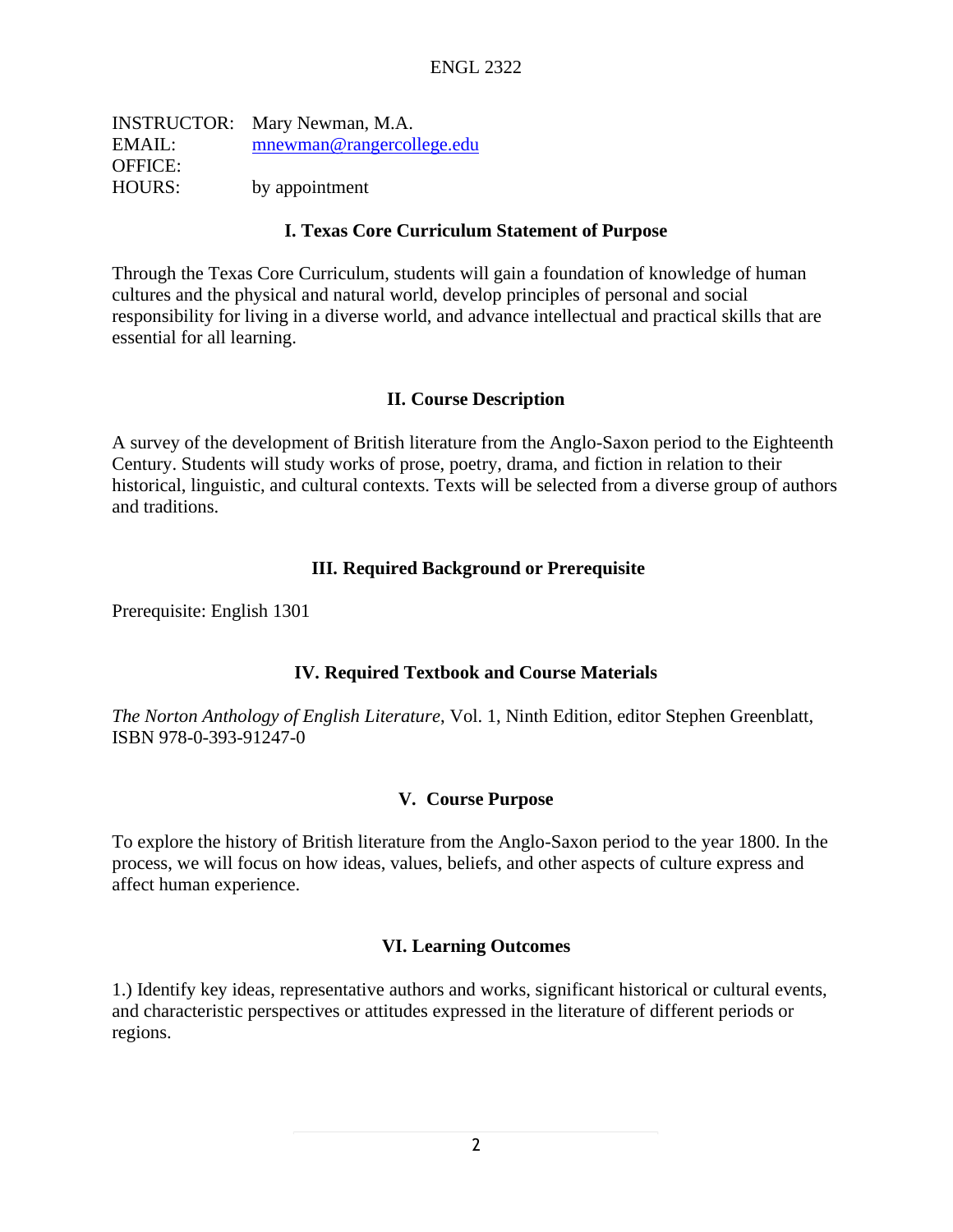2.) Analyze literary works as expressions of individual or communal values within the social, political, cultural, or religious contexts of different literary periods.

3.) Demonstrate knowledge of the development of characteristic forms and styles of expression during different historical periods or in different regions.

4.) Articulate aesthetic principles that guide the scope and variety of work in the arts and humanities.

5.) Write research-based critical papers about the assigned readings in clear and grammaticallycorrect prose, using various critical approaches to literature.

# **VII. Core Objectives**

This course meets the following of the six Core Objectives established by Texas:

- ☒ **Critical Thinking Skills (CT) –** Creative thinking, innovation, inquiry, and analysis; evaluation and synthesis of information
- ☒ **Communication Skills (COM) –** effective development, interpretation and expression of ideas through written, oral, and visual communication
- ☐ **Empirical and Quantitative Skills (EQS) –** The manipulation and analysis of numerical data or observable facts resulting in informed conclusions
- $\Box$  **Teamwork (TW)** The ability to consider different points of view and to work effectively with others to support a shared purpose or goal
- ☒ **Social Responsibility (SR) –** Intercultural competence, knowledge of civic responsibility, and the ability to engage effectively in regional, national, and global communities
- ☒ **Personal Responsibility (PR) –** The ability to connect choices, actions, and consequences to ethical decision-making

# **VIII. Methods of Instruction**

This is a multimedia class, and as such, it may include assigned readings, electronic documents, interactive lectures, discussions, videos, in-class examinations, group projects, etc. Students are expected to maintain access to both computer writing programs and email. Students will be expected to use Blackboard throughout the semester as part of their coursework.

# **IX. Methods of Assessment**

Major tests will be given in class. They will include both objective and short essay type questions **(CT, COM)**. You will receive a daily grade based on your attendance, class participation, and performance on pop quizzes (**CT, COM, SR, PR)**. A four-page paper will be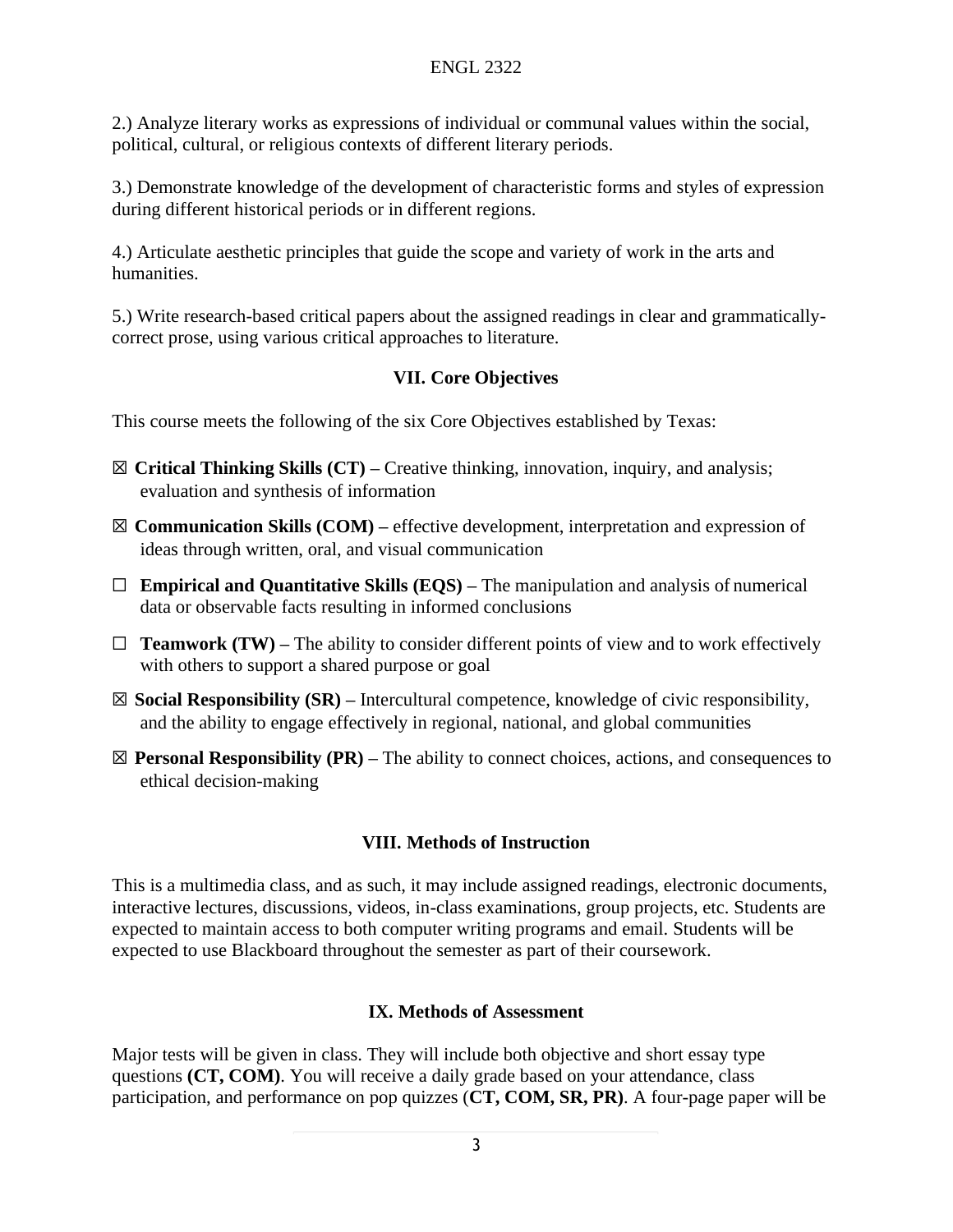due in week 13 (**CT, COM, SR, PR)**. There will be a comprehensive final exam **(CT, COM)**. The breakdown of the grade scale is as follows:

| Attendance:      | 5%   |
|------------------|------|
| Reading quizzes: | 10%  |
| Participation:   | 10%  |
| Paper:           | 25%  |
| Midterm exam:    | 25%  |
| Final exam:      | 25%  |
| Total            | 100% |

Grading scale:  $A = 90-100\%$   $B = 80-89$   $C = 70-79$   $D = 60-69$   $F = Below 60$ 

### **X. Course/Classroom Policies**

All outside assignments must be submitted through SafeAssign on Blackboard by the designated due date.

Essay final drafts are scored based on the following elements:

- Content (clearly stated main idea and thorough, logical support)
- Organization (clear introduction, orderly development, smooth transitions, sense of conclusion)
- Style (correct and varied sentence structure, exact and appropriate words)
- Audience (clear to and appropriate for intended audience)
- Mechanics (usage, punctuation, spelling)
- Format (based on MLA style guide)

All assigned essays in this class must follow MLA formatting guidelines, including when citing sources. N**ote that in this class essays must be submitted in Times New Roman 12pt font.**

Late assignments will result in a penalty of 5 points per day that they are late for the first three days, followed 10 points per day for each day after that. (Example: 1 day late is 5 points off, 3 days late is 15 points off, 4 days late is 25 points off, etc.) If you believe you have extenuating circumstances, it is your responsibility to contact me.

Being absent does not excuse missed work or missed in-class quizzes or tests. If you know you will be absent in advance of a date where a quiz or test will be given, it is your responsibility to schedule a time to take the quiz or test in advance of that date. No make-up quizzes or tests will be given.

Ordinarily plagiarism will result in an automatic zero for the assignment. See the *Student Handbook* for more information.

Unauthorized absences are counted from the first day of class as listed in the College Calendar,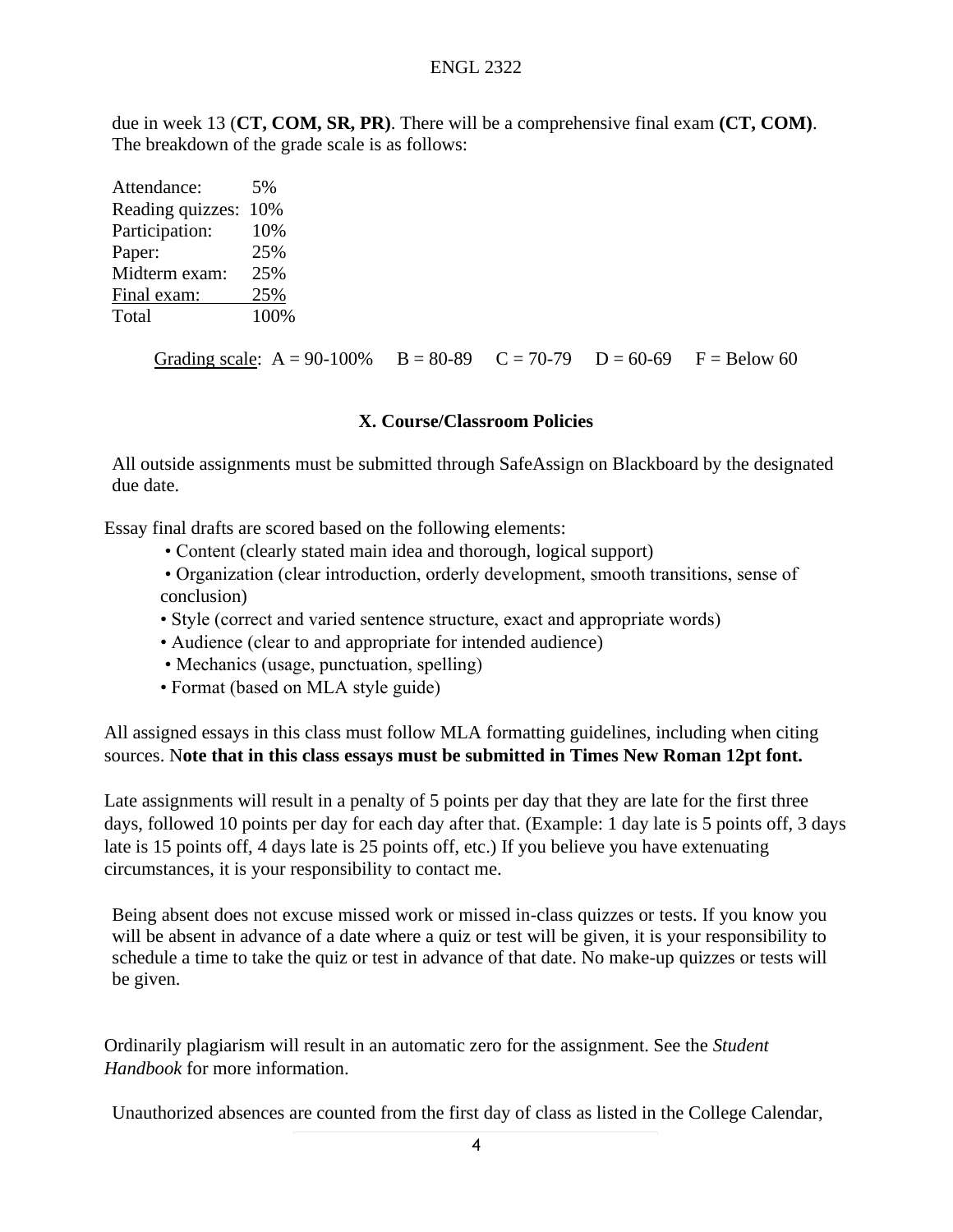### ENGL 2322

regardless of the date of the student's registration. If the student has six (6) unauthorized absences, the instructor may choose to drop the student with a grade of F.

If you are absent, it is entirely and exclusively your responsibility to obtain any notes, handouts, and other information and materials from the missed day's lecture and classroom experience. I highly recommend you make a friend in class whom you may contact in the event of such an absence.

Each individual student is entirely responsible for his or her own participation in the course. These responsibilities include individual participation; engaging other students and the instructor in relevant dialogue; in-class examinations, assigned readings, and other out-of-class preparations; Blackboard activities; and assigned papers. Neither technological difficulties nor shyness mitigate such responsibilities.

Students are entirely responsible for the quality of any and all tools they choose to make use of, including internet resources. If a student chooses to trust an internet or computer resource to aid with spelling, grammar, or citations, that student is fully responsible for the grade that results even if the internet or computer resource provided faulty information.

|                                | Day one                                       | Day two                                            |
|--------------------------------|-----------------------------------------------|----------------------------------------------------|
|                                | Intro to class                                | Old English and Anglo-Saxon                        |
| <b>Week one</b>                | <b>Britain before Britain</b>                 | Preparing for <i>Beowulf</i>                       |
| $8/26 - 8/30$                  |                                               |                                                    |
|                                | <b>HW:</b> read Bede, Caedmon's Hymn &        | <b>HW:</b> read <i>Beowulf</i> (36-55, end at "The |
|                                | The Dream of the Rood (29-36)                 | Fight with Grendel")                               |
|                                | <i>Beowulf</i> and the epic                   | A hero in a dark world                             |
| <b>Week two</b><br>$9/3 - 9/6$ |                                               |                                                    |
|                                | <b>HW:</b> read <i>Beowulf</i> (55-72, end at |                                                    |
|                                | "Beowulf fights Grendel's Mother")            | <b>HW:</b> finish <i>Beowulf</i> $(72-108)$        |
|                                | The birth of legends                          | The Emerald Isle and Britain                       |
| Week                           |                                               |                                                    |
| three                          |                                               |                                                    |
| $9/9 - 9/13$                   |                                               |                                                    |
|                                | <b>HW:</b> read Irish literature (122-129)    | <b>HW:</b> read Marie de France (142-169)          |
|                                | France and Britain: a sordid story            | Arthurian legend and Gawain                        |
| Week                           |                                               |                                                    |
| four                           |                                               | <b>HW</b> : read Sir Gawain and the Green          |
| $9/16 - 9/20$                  | <b>HW</b> : read Sir Gawain and the Green     | Knight (196-217, stop at "its grief; also          |
|                                | Knight FITT I (183-196)                       | its grace")                                        |
|                                | Honor and duty                                | The test of purity                                 |
| Week five<br>9/23-9/27         |                                               |                                                    |
|                                | <b>HW</b> : finish Sir Gawain and the         | <b>HW:</b> read <i>The Canterbury Tales</i>        |
|                                | Green Knight (217-238)                        | General Prologue (243-264)                         |

# **XI. Course Outline/Schedule**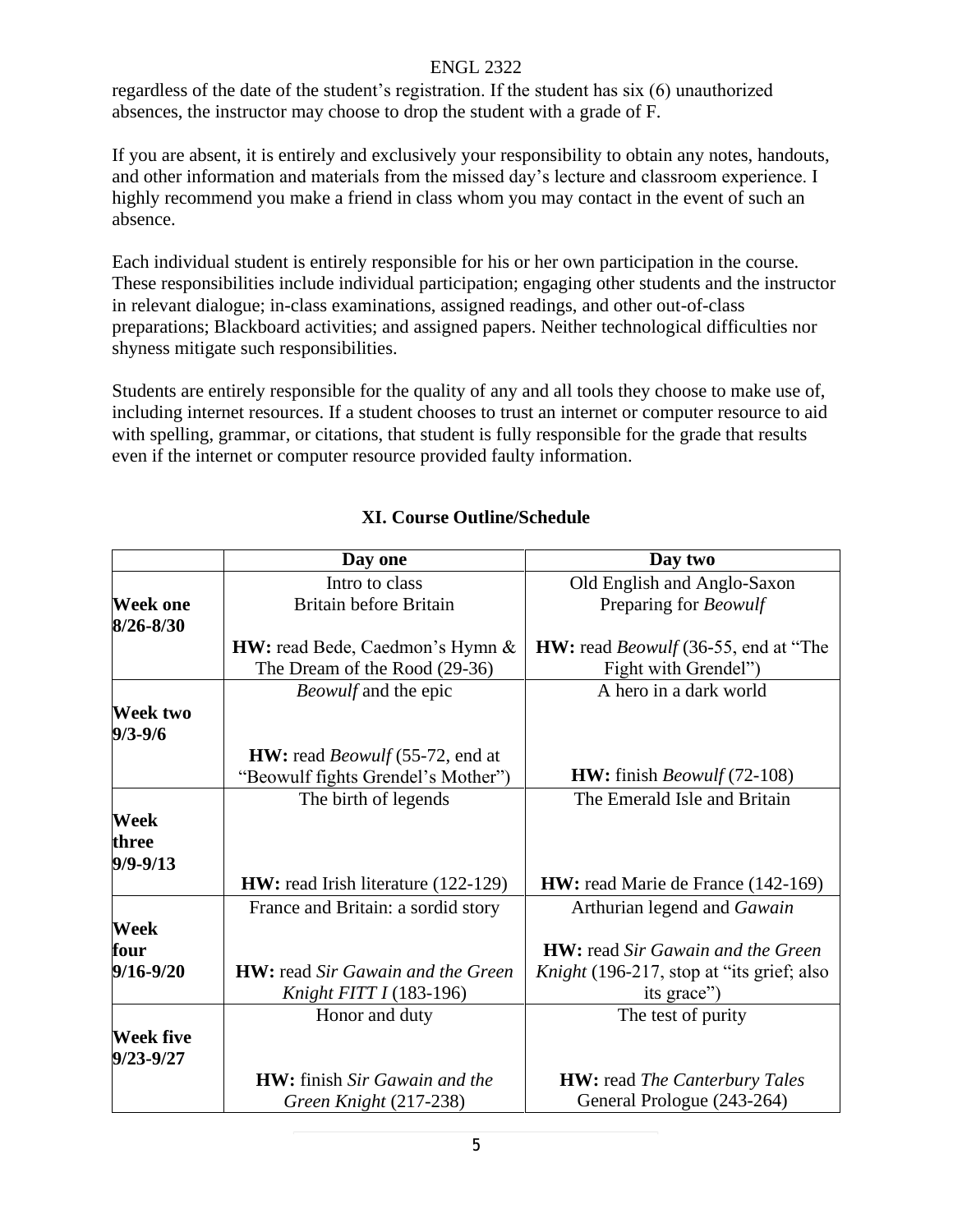|                                   | Chaucer, The Canterbury Tales, and          | The importance of a pilgrimage                   |
|-----------------------------------|---------------------------------------------|--------------------------------------------------|
| <b>Week six</b><br>Middle English |                                             |                                                  |
| 9/30-10/4                         |                                             |                                                  |
|                                   | <b>HW:</b> Read <i>Canterbury Tales</i> The | <b>HW:</b> Read <i>Canterbury Tales</i> The Wife |
|                                   | Miller's Prologue and Tale (264-280)        | of Bath's Prologue and Tale (282-310)            |
|                                   | A lady in the Dark Ages                     | Faith and the woman in the Dark Ages             |
| Week                              |                                             |                                                  |
| seven                             |                                             |                                                  |
| $10/7 -$                          | HW: Read Margery Kempe (424-                |                                                  |
| 10/11                             | 438)                                        | <b>HW:</b> read Malory (480-500)                 |
|                                   | Morte Darthur and the legacy of             | <b>Midterm Exam</b>                              |
| Week                              | Camelot                                     |                                                  |
| eight                             |                                             |                                                  |
| 10/14-                            | <b>HW: STUDY FOR MIDTERM</b>                |                                                  |
|                                   | <b>EXAM</b>                                 | HW: read Faith In Conflict (671-688)             |
| 10/18                             |                                             |                                                  |
|                                   | Henry the VIII and religious panic          | The Elizabethan Age                              |
| Week                              |                                             |                                                  |
| nine                              |                                             |                                                  |
| $10/21 -$                         |                                             | <b>HW:</b> read Astrophil and Stella (1084-      |
| 10/25                             | <b>HW:</b> read Elizabeth I $(749-766)$     | 1101)                                            |
|                                   | The sonnet and star-crossed lovers          | What You Will                                    |
| Week ten                          |                                             |                                                  |
| 10/28-                            |                                             |                                                  |
| 11/1                              | HW: read Twelfth Night Act I (1187-         | <b>HW:</b> read Twelfth Night Act II-III         |
|                                   | 1204)                                       | $(1204 - 1235)$                                  |
|                                   | A lady in breeches                          | The tears of a clown                             |
| Week                              |                                             |                                                  |
| eleven                            |                                             |                                                  |
| 11/4-11/8                         | <b>HW:</b> read Twelfth Night Act IV-V      | HW: read Crisis of Authority (1834-              |
|                                   | $(1235 - 1250)$                             | 1867)                                            |
|                                   | The monarchy crisis and the                 | Faith and science                                |
| Week                              | Restoration                                 |                                                  |
| twelve                            |                                             | HW: Read Swift "A Modest Proposal"               |
| $11/11-$                          | <b>HW:</b> Read The Pilgrim's Progress      | (2633-2639) and "The Lady's Dressing             |
| 11/15                             | (2269-2278) and Sir Isaac Newton            | Room" (2767-2770) and Montagu                    |
|                                   | $(2283 - 2289)$                             | $(2770-2772)$                                    |
|                                   | The venom of satire                         | Gender relations and such                        |
| Week                              |                                             | Paper due today at 11:59 p.m.                    |
| thirteen                          |                                             |                                                  |
| $11/18-$                          | <b>HW:</b> Read Pope "The Rape of the       |                                                  |
| 11/22                             | Lock" (2685-2705)                           | <b>HW:</b> read <b>Liberty</b> (3012-3044)       |
|                                   | <b>NO CLASS - THANKSGIVING</b>              | <b>NO CLASS - THANKSGIVING</b>                   |
| Week                              | <b>BREAK</b>                                | <b>BREAK</b>                                     |
| fourteen                          |                                             |                                                  |
| $11/25 -$                         |                                             |                                                  |
| 11/29                             |                                             |                                                  |